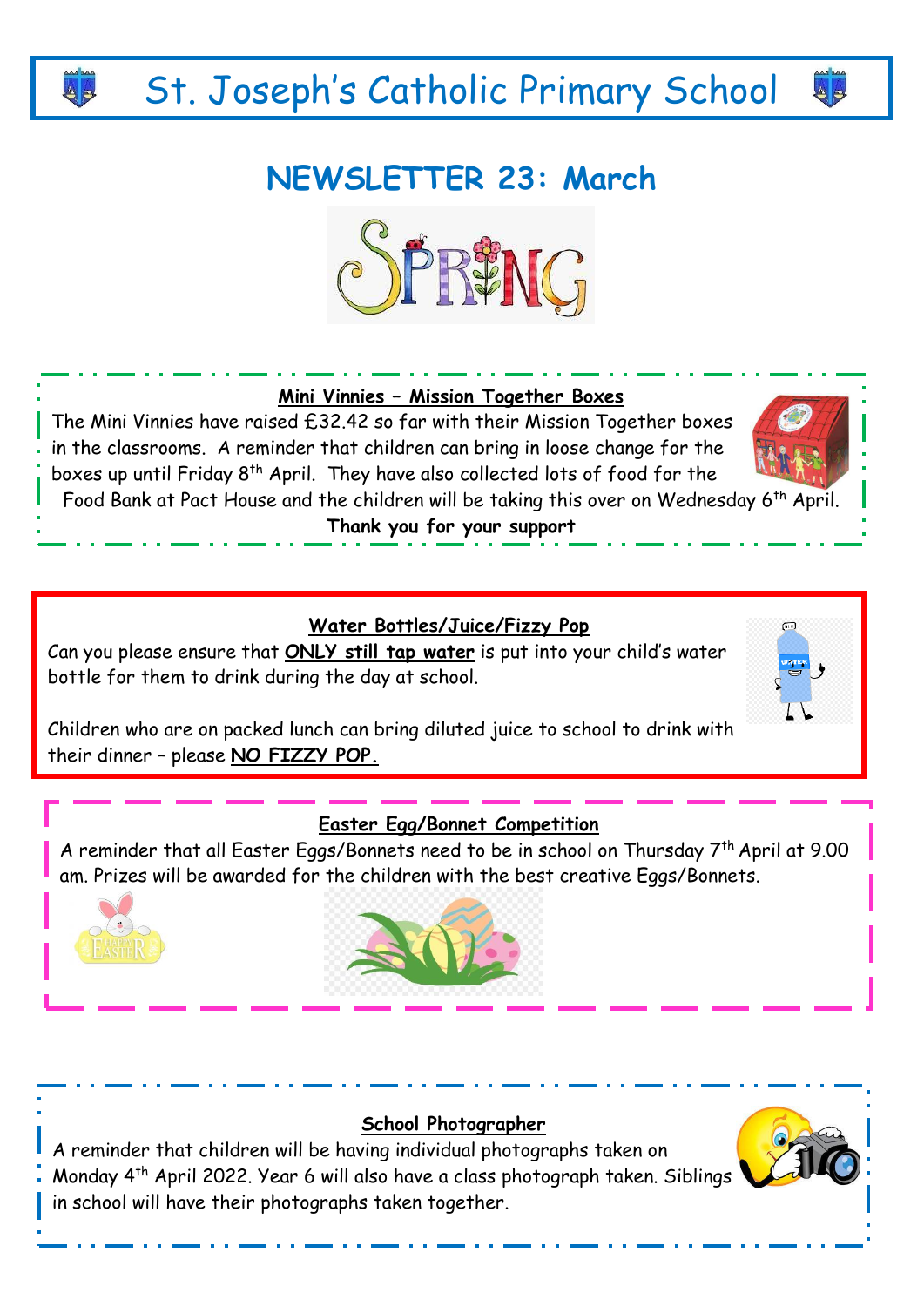## **School Meal Price Increase**

From Monday 4<sup>th</sup> April the price of school meals will increase:

- KS2 children increase to £2.20
- Nursery Children Increase to £2.64



The current meal menu has been extended and meals can be booked for next term from 25<sup>th</sup> April to 27<sup>th</sup> May.

# **Karbon Homes Holiday Squad – Free Children's Activities this Easter**

Looking for a great way to keep the kids active through the Easter holidays? Come join our Holiday Squad! We've got a great range of free activities running from the 11th to 22nd April. From sports and circus skills, to cooking and arts and crafts, there's something for everyone to enjoy – and it's open to children from Reception to Year 6. Plus, all sessions come with a free lunch! Activities will take place at venues across the North East.

For more information visit<https://www.karbonhomes.co.uk/holiday-squad-events/>